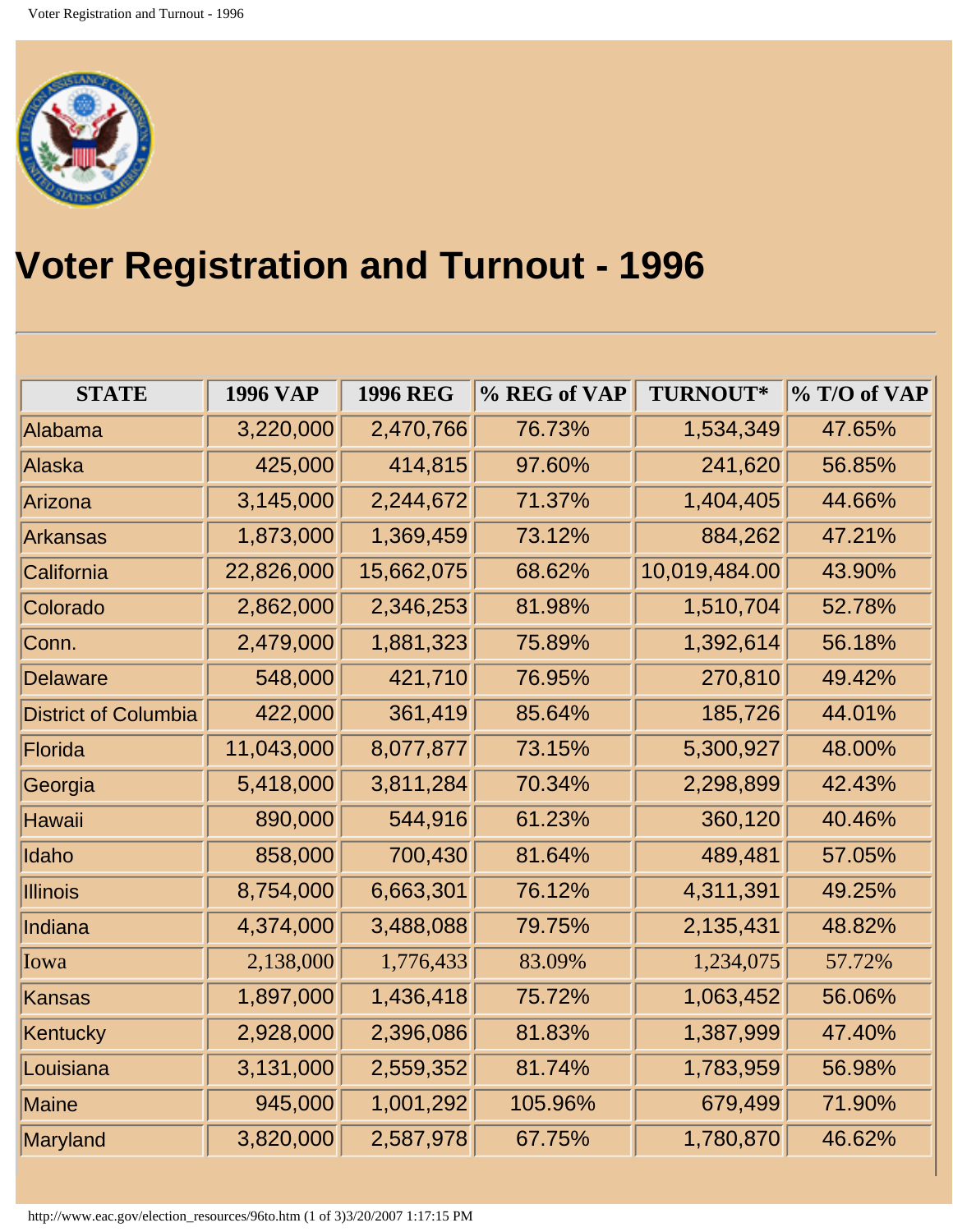Voter Registration and Turnout - 1996

| <b>Massachusetts</b>  | 4,649,000   | 3,459,193   | 74.41% | 2,556,459  | 54.99% |
|-----------------------|-------------|-------------|--------|------------|--------|
| Michigan              | 7,072,000   | 6,677,079   | 94.42% | 3,848,844  | 54.42% |
| <b>Minnesota</b>      | 3,422,000   | 3,067,802   | 89.65% | 2,192,640  | 64.07% |
| <b>Mississippi</b>    | 1,967,000   | 1,715,913   | 87.24% | 893,857    | 45.44% |
| <b>Missouri</b>       | 3,995,000   | 3,342,849   | 83.68% | 2,158,065  | 54.02% |
| Montana               | 656,000     | 590,751     | 90.05% | 407,083    | 62.06% |
| Nebraska              | 1,211,000   | 1,015,056   | 83.82% | 677,415    | 55.94% |
| Nevada                | 1,212,000   | 778,092     | 64.20% | 464,279    | 38.31% |
| <b>New Hampshire</b>  | 871,000     | 754,771     | 86.66% | 499,053    | 57.30% |
| <b>New Jersey</b>     | 6,034,000   | 4,320,866   | 71.61% | 3,075,860  | 50.98% |
| <b>New Mexico</b>     | 1,224,000   | 851,479     | 69.57% | 556,074    | 45.43% |
| <b>New York</b>       | 13,564,000  | 10,162,156  | 74.92% | 6,439,129  | 47.47% |
| <b>North Carolina</b> | 5,519,000   | 4,318,008   | 78.24% | 2,515,807  | 45.58% |
| <b>North Dakota</b>   | 476,000     | N/A         | N/A    | 266,411    | 55.97% |
| Ohio                  | 8,347,000   | 6,879,687   | 82.42% | 4,534,434  | 54.32% |
| Oklahoma              | 2,426,000   | 1,979,017   | 81.58% | 1,206,713  | 49.74% |
| Oregon                | 2,411,000   | 1,962,155   | 81.38% | 1,377,760  | 57.14% |
| Pennsylvania          | 9,197,000   | 6,805,612   | 74.00% | 4,506,118  | 49.00% |
| <b>Rhode Island</b>   | 751,000     | 602,692     | 80.25% | 390,247    | 51.96% |
| <b>South Carolina</b> | 2,771,000   | 1,814,777   | 65.49% | 1,151,689  | 41.56% |
| <b>South Dakota</b>   | 535,000     | 459,971     | 85.98% | 323,826    | 60.53% |
| Tennessee             | 4,035,000   | 2,849,910   | 70.63% | 1,894,105  | 46.94% |
| Texas                 | 13,597,000  | 10,540,678  | 77.52% | 5,611,644  | 41.27% |
| Utah                  | 1,333,000   | 1,050,452   | 78.80% | 665,629    | 49.93% |
| Vermont               | 445,000     | 385,328     | 86.59% | 258,449    | 58.08% |
| Virginia              | 5,083,000   | 3,322,135   | 65.36% | 2,416,642  | 47.54% |
| Washington            | 4,115,000   | 3,078,128   | 74.80% | 2,253,837  | 54.77% |
| <b>West Virginia</b>  | 1,417,000   | 970,745     | 68.51% | 636,459    | 44.92% |
| <b>Wisconsin</b>      | 3,824,000   | N/A         | N/A    | 2,196,169  | 57.43% |
| Wyoming               | 356,000     | 240,711     | 67.62% | 211,571    | 59.43% |
| UNITED STATES         | 196,511,000 | 146,211,960 | 74.40% | 96,456,345 | 49.08% |